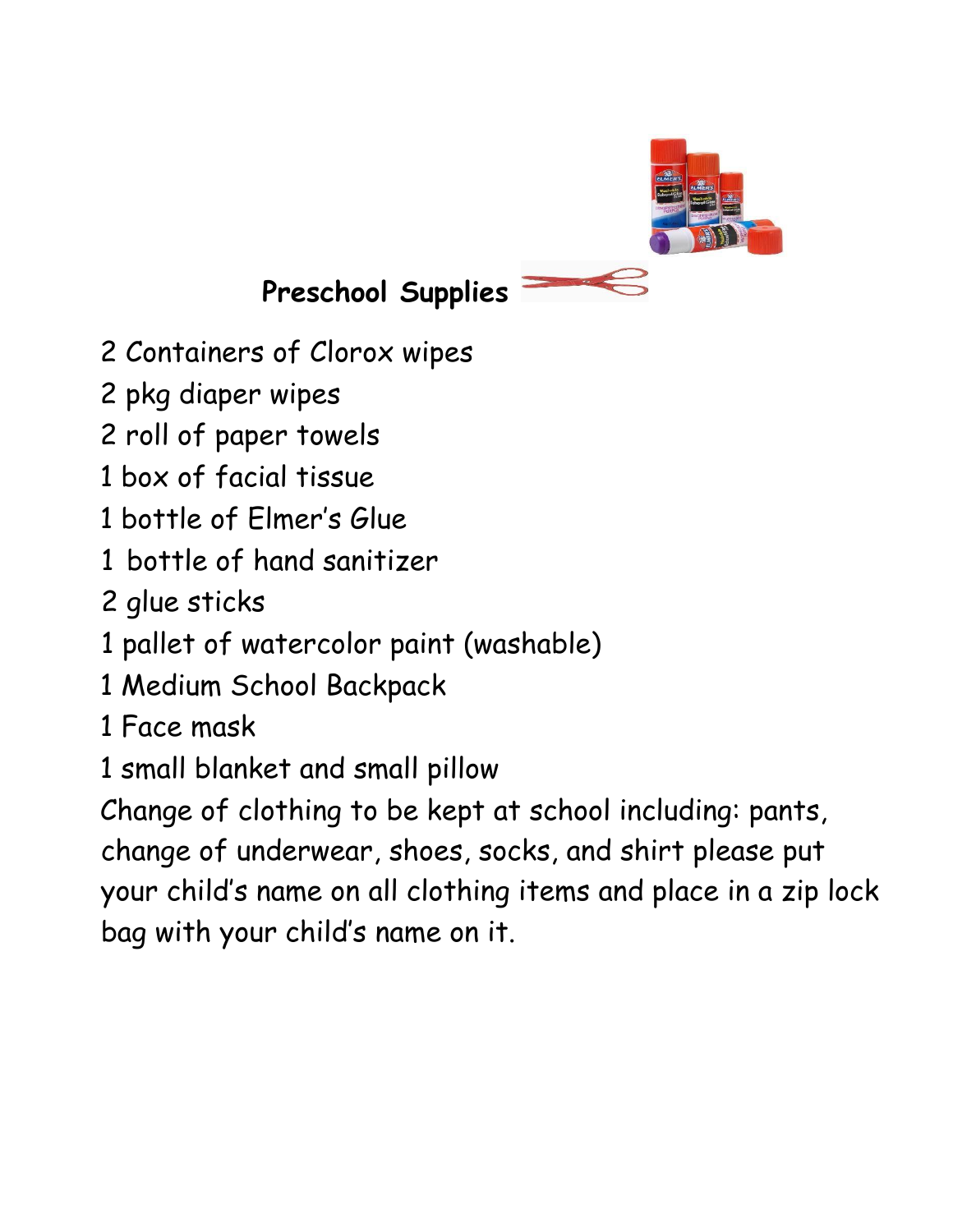

# Welcome to Canty's Universal Pre-K Preschool Program

Parent Handbook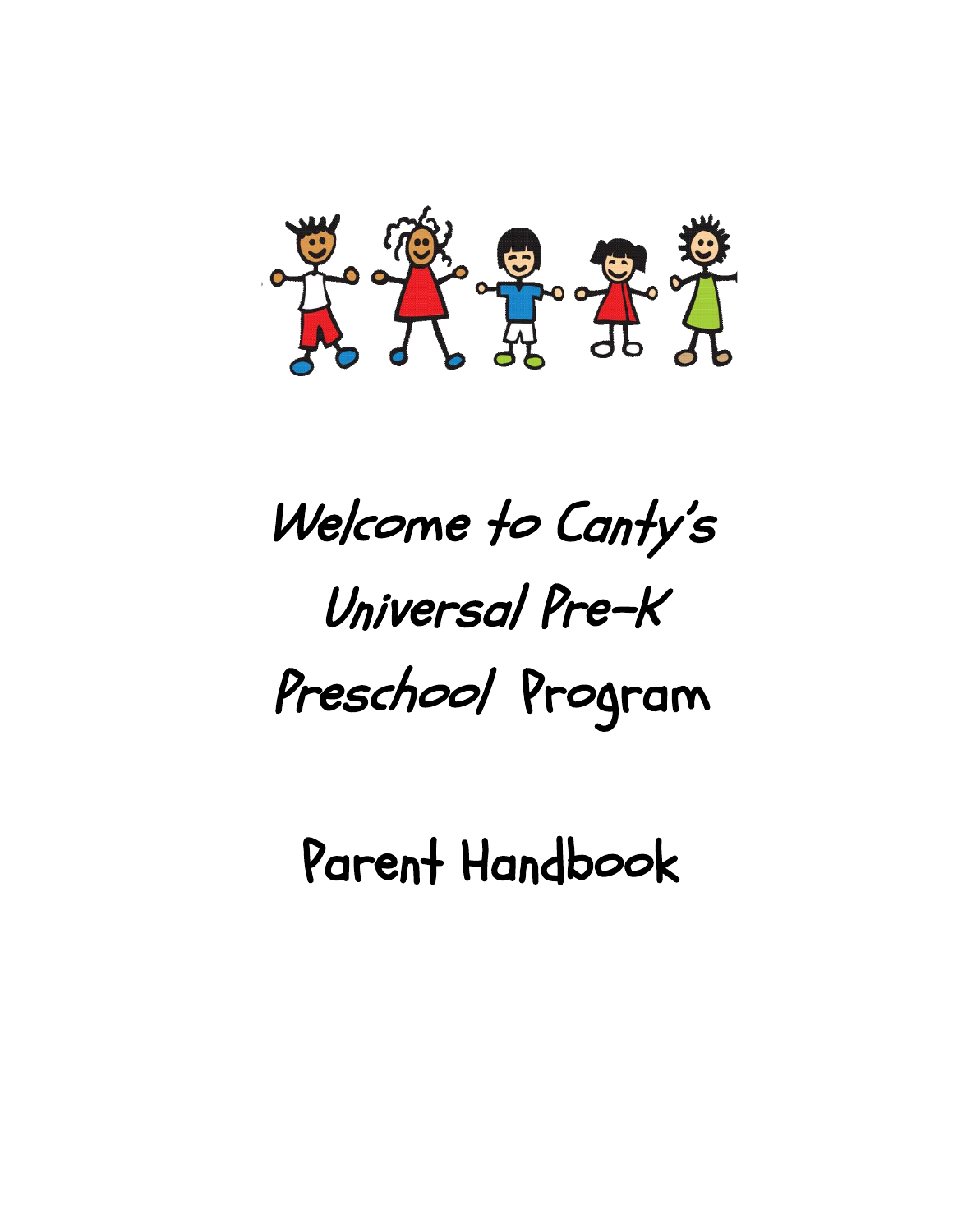## Arthur E. Canty Elementary

## School 773-534-1238

Phone Number

## Mrs. Jennifer Rath

[jprath@cps.edu](mailto:jprath@cps.edu)

Principal

## Dr. Shannon Puckett

[smcglynn@cps.edu](mailto:smcglynn@cps.edu)

Assistant Principal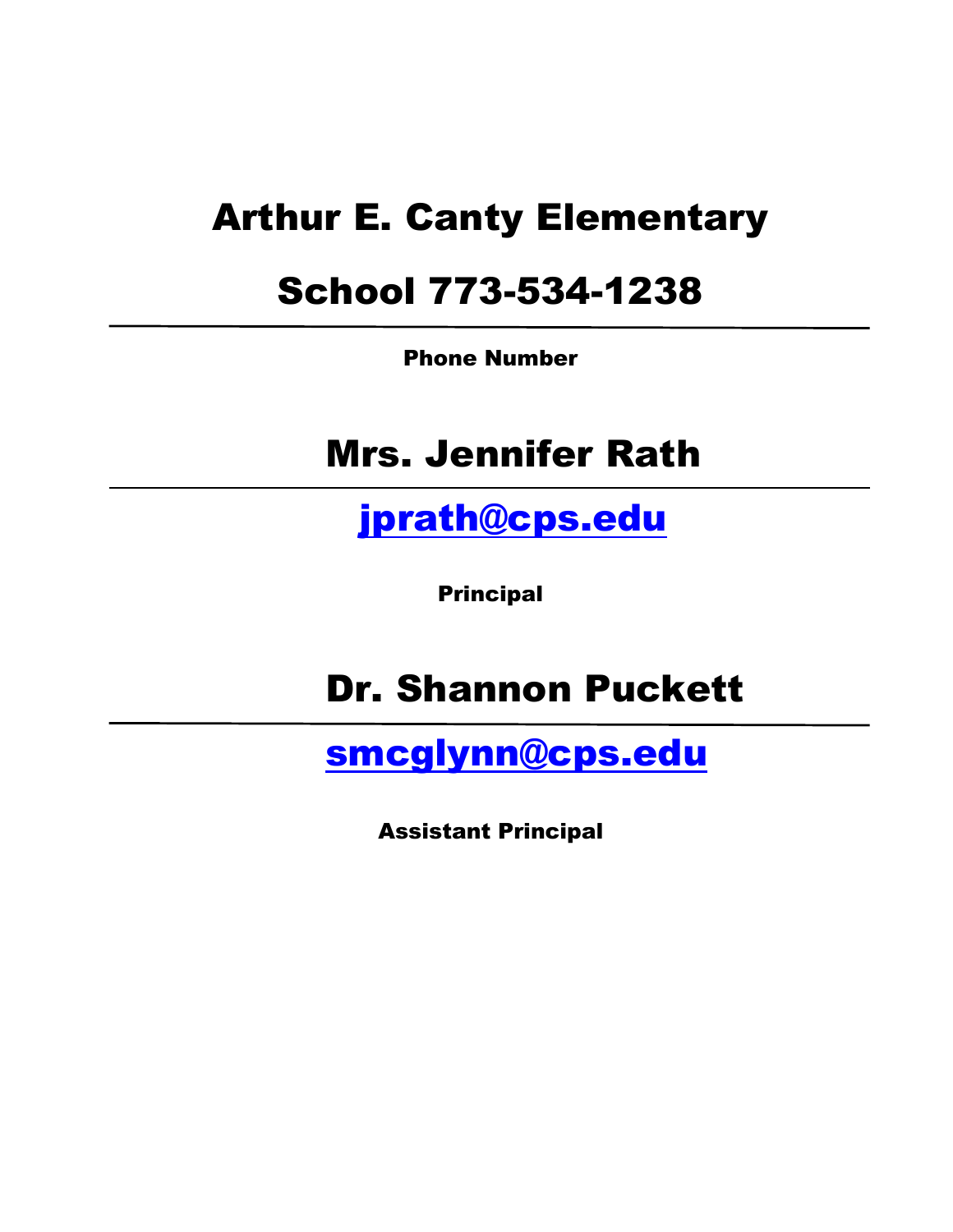### **Office of Early Childhood Education: Mission**

The mission of the Office of Early Childhood Education (OECE) works to ensure that all children, from birth through age, have equal access to high quality preschool options, developmental support, and education. It is committed to creating an engaging language-rich learning environment that supports and respects the unique potential of each individual through best professional practices, parent engagement and community involvement.

#### **School Hours-Arrival and Dismissal**

Canty's Preschool Program is a full day program which begins at 7:45am-2:45pm. Students will then proceed to their assigned cubby/locker and get ready for the day. Students will not leave until we see their parents / guardian at the door/playground. If you plan on having someone else pick up your child, please send me a note regarding who will be picking up your child. Y**our child will not be released unless we have your permission.**

#### **Late Pickup Information**

#### **Students must be picked up no later than the last pickup time designated by the local school.**

If an emergency should arise and you cannot pick up your child on time, please contact the school immediately. It is your responsibility to notify one of the persons on the Authorization Release form to pick up your child. More importantly, your child may feel insecure or experience anxiety if he/she is not picked up on time like the other students in the classroom. Your child will be in the main office or designated site for pick up by 2:50pm.

#### **School Meals and Quiet Time**

Students will be getting breakfast, lunch, and a snack. If you would like for your child to bring food from home, please do. All meals are served from the lunchroom. Students will pick what they would like to eat and learn how to clean up from meals. Students will then have a quiet time for 30+ minutes. Cots are available for students to rest.

#### **Attendance and Absences**

#### **Your child's attendance is critical in their academic development.**

If your child is absent, please call and inform the main office at 773-534-1238 by 8am.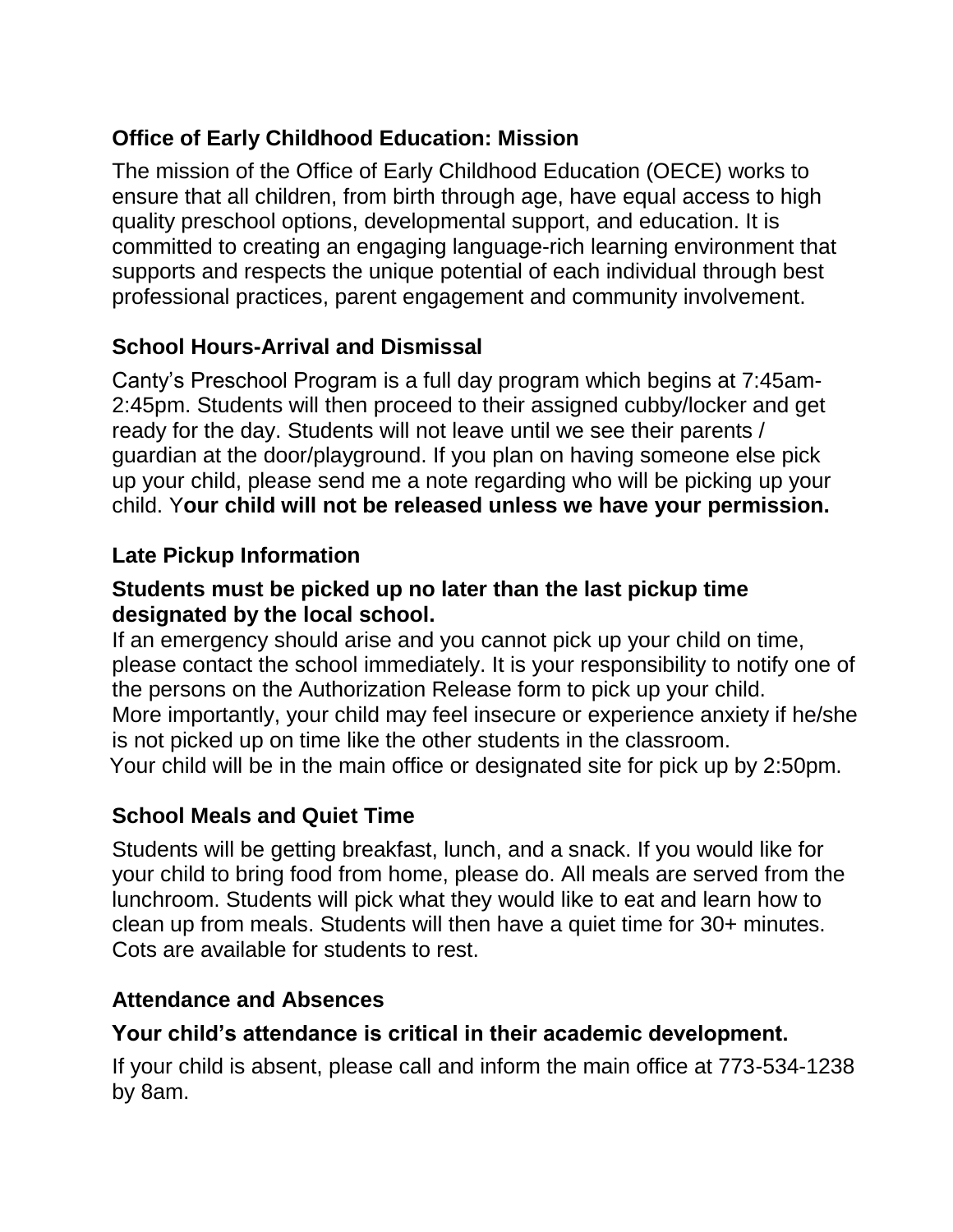### **CANTY DRESS CODE POLICY & PROCEDURES**

See Canty's Elementary School Handbook – Only request is shoes must be gym shoes with Velcro hinge. No Flip/Flops. Students are expected to dress appropriately for school. Clothes should not be baggy and cannot show any undergarments. Logo wear can be purchased/ordered (see Canty's website) Canty's logo wear apparel can be worn any day. For More information, visit Canty's website- **<http://www.cantyschool.org/>**

#### **Parent Communication**

A biweekly newsletter will be sent home that will include the skills we will be working on and any other information you will need to know about in the upcoming week. Please check your child's folder each day for projects, notes, and school information. You can use the same folder to send back any notes, money envelopes, or school forms.

#### **Report of Child's Progress/Conference and Progress Reports**

Parent conferences are scheduled at least twice during the school year. Recommended months for conferences are November and April in conjunction with school report card pick-up days. Appointments should be made with your child's teacher to discuss their progress. Progress reports/Report Cards will go home three times a year; November, February, and June.

#### **School Calendar (See Attached). The following days are nonattendance days for your child.**

Labor Day Memorial Day

Indigenous People Veterans Day Thanksgiving Holiday Winter Vacation (2 weeks) Dr. M.L. King's Birthday Abraham Lincoln's Birthday Spring Vacation (1 week)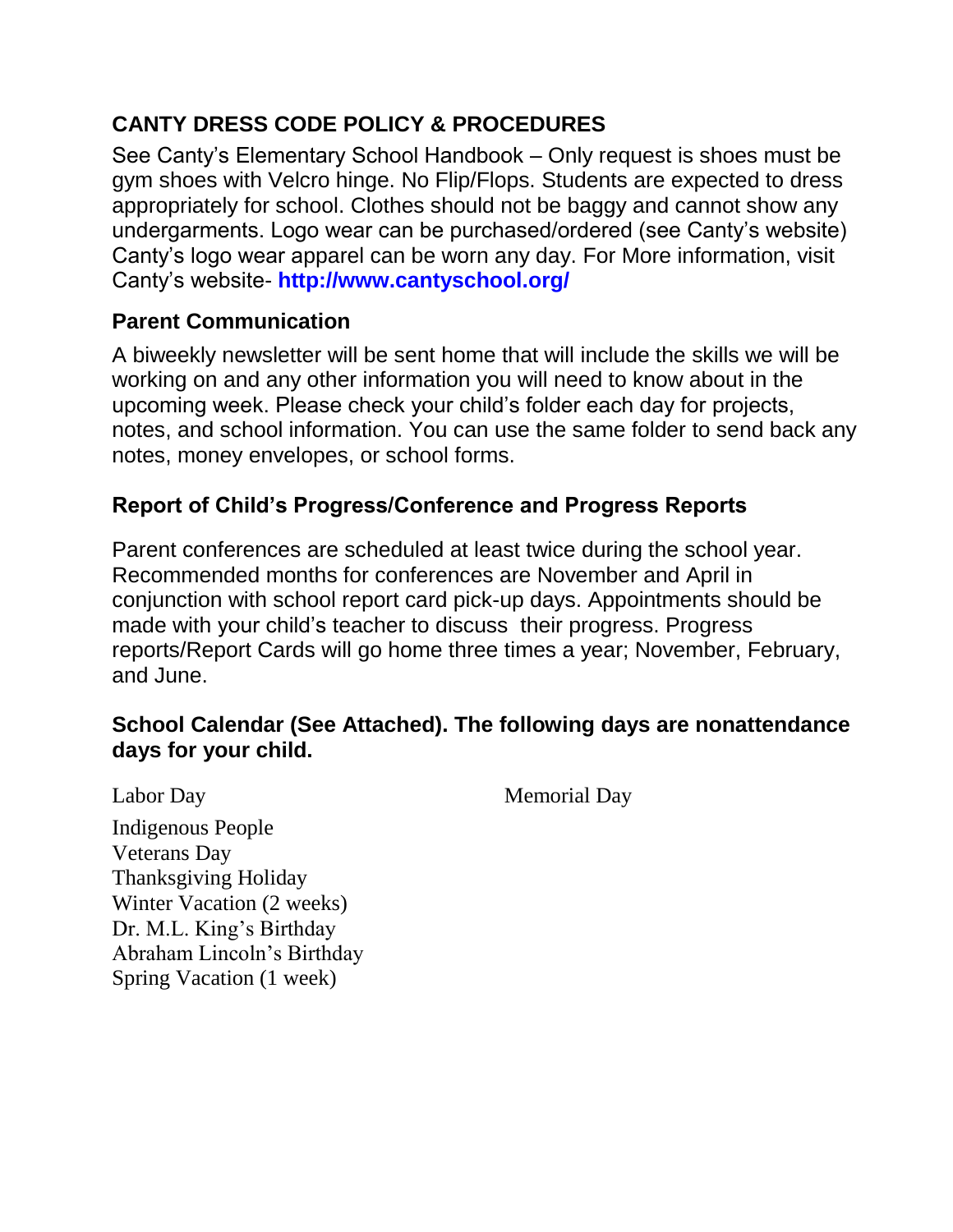#### **Birthday Celebration**

Birthday treats are always welcome. It is a Policy of the Chicago Public Schools that only a nutritional treat can be given to students. Another option is pencils, erasers, crayons … or any items of these types. A list of first names of students in the classroom will be sent home. Please let me know if your child is allergic to anything. Summer Birthdays will be celebrated in June.

#### **Show and Tell**

Your child will have an opportunity to bring in an item for "Show and Tell" weekly. The item should be something that is important to them or that begins with the letter of the week. Your child will be developing their oral language skills.

#### **Change of Clothing**

An extra set of clean clothes must be kept at school for each child in case of toileting accidents. Please send pants, shirt, underwear, shoes and label your child's clothing. Place the clothing articles in a plastic bag with your child's name on it.

#### **Quiet time**

The time is set aside for students to rest for at least 30 minutes. Students don't have to sleep, but they will need to lay down on their cots. Your child may bring a small pillow, blanket, and a special stuffed toy. On Fridays, your child will bring home their blanket and pillow to be cleaned.

#### **Discipline**

Positive reinforcement will be used to encourage the appropriate behavior in the classroom. Parents will be notified if inappropriate behavior continues to be an issue.

#### **Daily Schedule**

Large Group time - Classroom Meeting (Welcome, Sharing and discussion, Finger play, Read Aloud Book). Small Group Time (Small group activities tied to topic of study).

Interest Areas (Blocks, Art Studio, Dramatic Play, Manipulatives, Writing Area, Sensory Area, Library, and Discovery Area). Read Aloud- Independent Reading Outdoor/Gross Motor Play Lunch/Quiet time Outdoor Transition to end of Day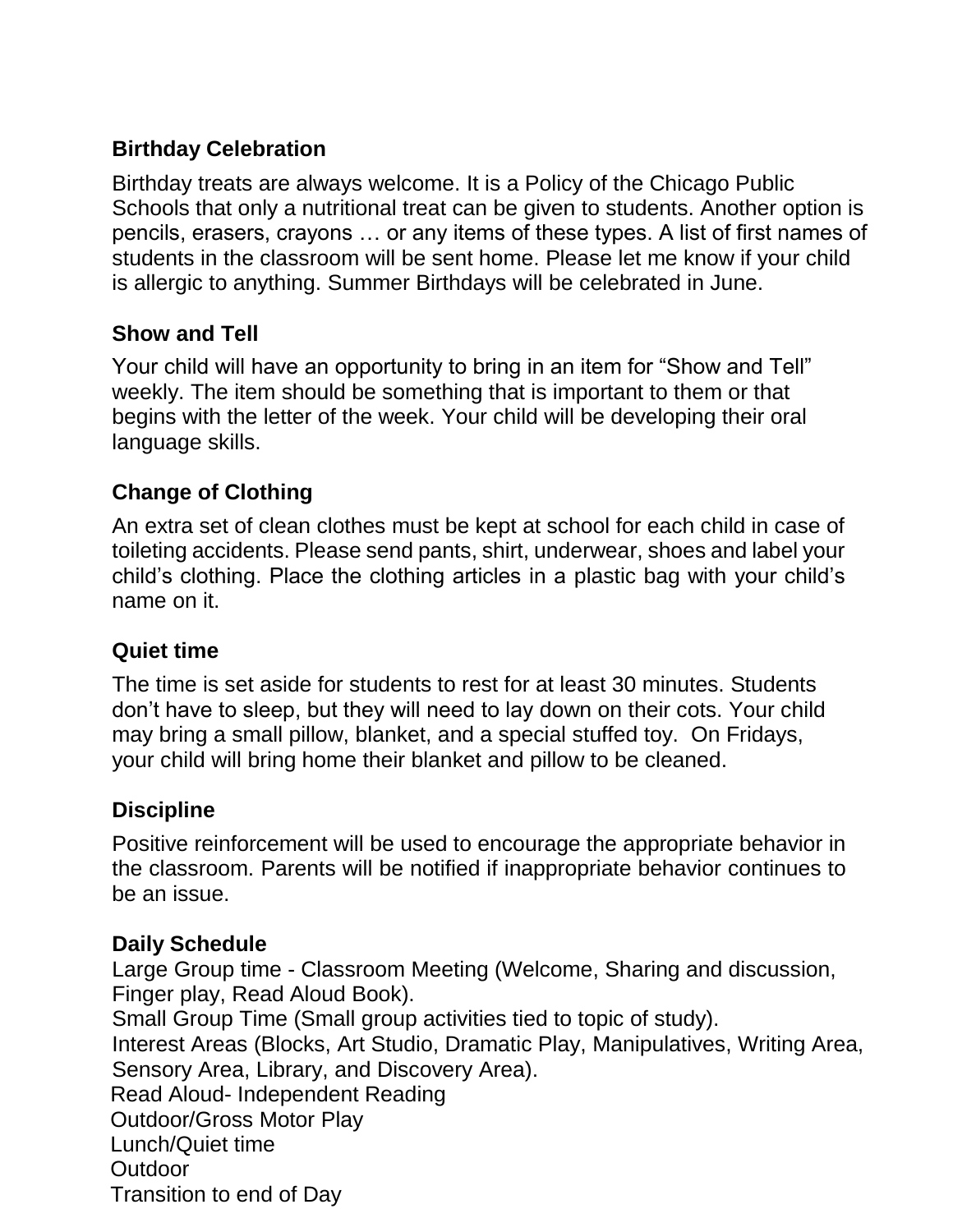#### **Outdoor Activities**

The daily schedule includes going outdoors for large motor activities except during inclement weather. Your child should come to school properly dressed to participate in outdoor activities.

#### **Field Trips(if permitted)**

Field trips are part of the educational program and should support the particular themes that students are learning in the classroom. Parents are encouraged to chaperone and accompany students on field trips. There will be an additional charge to cover transportation and admission costs. A letter will be going home at least three weeks prior to the field trip. All parent volunteers and chaperones must be approved by CPS. The Link for parent volunteers is on Canty's website.

#### **Program Description and Curriculum**

Canty's Pre-K program consists of three types of classroom: three general education classrooms, one Blended classroom, and two instructional cluster classrooms. Placement in these classrooms may depend on your child's Individualized Education Plan (IEP) if they have one. Blended classrooms enroll both typically developing students and students with IEPs for disabilities or delays. For this reason, the classroom has two full-time teachers. You can reach out to your child's teacher for more specific information about their classroom type.

Our program's Curriculum is Creative Curriculum, which is a play based curriculum. It is a High quality preschool program that encompasses a variety of language rich experiences that support a student's learning and development.

The program provides experiences that are hands-on, allows for exploration, and encourages creative thought and active problem solving.

The environment consists of a learning community that is built upon trust and respect in which each member is valued.

Teaching Strategies Gold is the assessments and has 28 dimensions that are observed and assessed.

Creative Curriculum and Teaching Strategies are aligned with the Illinois Early Learning and Development Standards.

#### **Learning Centers**

The classroom is divided into learning centers created to help students grow in all areas of their development. Students cultivate new skills and strengthen existing ones as they participate in the various interest centers. The following is a brief sample description of learning centers that may be found in classroom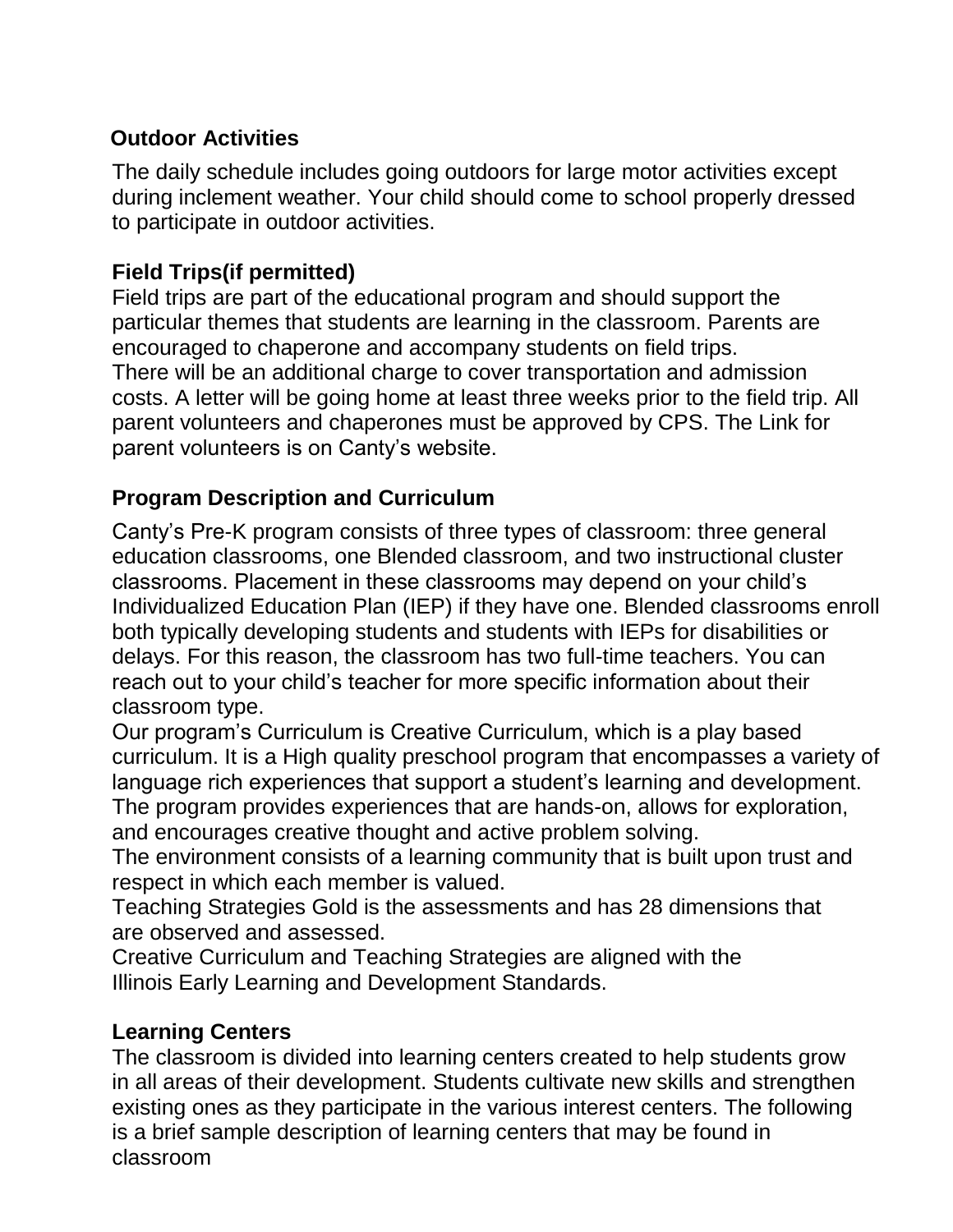**Art:** A variety of materials and media are available for the students to explore, create and experiment. The focus here is on the "process" of creating, problem solving, developing language, exploring using all senses, work with peers and individually, and learning techniques for using a variety of materials.

**Block Center:** Blocks of various sizes, shapes and materials are available. Blocks help students develop spatial-relation skills, introduce geometric shapes and encourage critical thinking, imaginative play, problem solving, math concepts, and social skills.

**Dramatic Center:** Enables students to use their imagination, problem solve, explore, compare, role play, negotiate with peers, act out experiences, develop their oral language, and use their imagination.

**Manipulative Center:** Provides the potential for students to develop their fine motor and cognitive skills through the availability of puzzles, pegs and pegboards, connecting links, etc. Students will problem solve, explore, follow limits, develop spatial awareness, develop number and letter concepts, use social skills, following directions, and taking turns are also fostered through the use of board games.

**Reading/Listening Center:** Students always have the opportunity to look at and read books. Stories are also available on cassette tapes/CD's so they may listen to stories and follow along in their books. Students will have the opportunity to experience literacy, gain interest and familiarity in books and stories, gain knowledge of print and how to respect books, hold a book, turn pages in a book, independently retell a story using manipulative and create a love for reading.

**Writing Center:** Made up of writing materials and instruments such as markers, pencils, crayons, pens, stencils, stamps, envelopes, notepads, and different types of paper, etc. Students will have the opportunity to problem solve, explore, begin to investigate lines, letters, shapes, and sizes, begin to understand the connection of letters, form words, and drawing is a form of writing in preschool.

**Computer Station:** Students will have the opportunity to become familiar with using the mouse, keyboard, computer, and developmentally appropriate software.

**Science/Discovery:** Students create simple hypotheses and then test them by participating in experiments that might involve water, plants, seeds, their senses, etc. Students will have the opportunity to problem solve, explore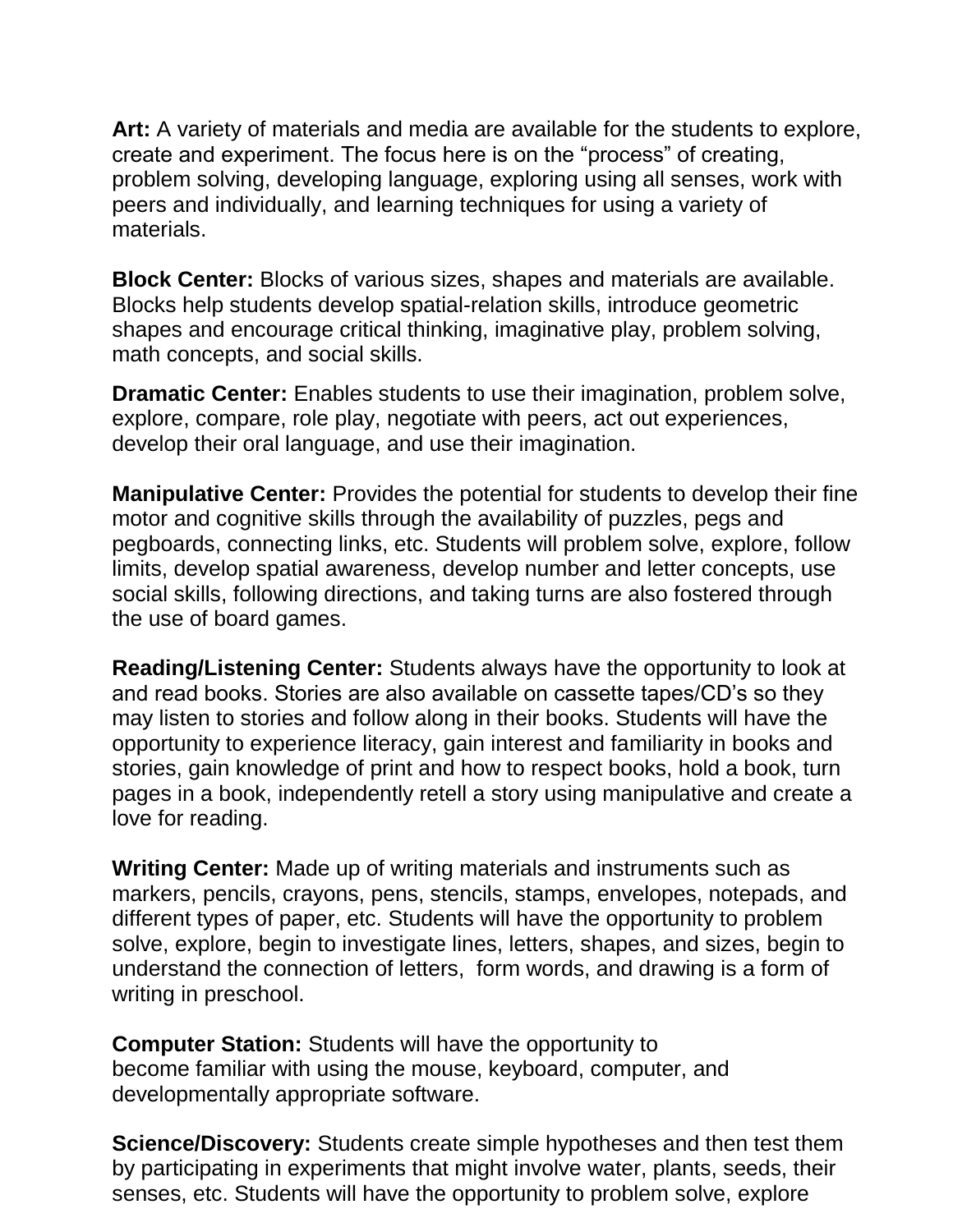cause and effect, investigate weight, color, texture, take care of living things, and investigate things that are non-living. Sensory Area; Provides the student the opportunities to problem solve, explore, compare, work in a group, and develop fine motor skills.

**Water Table:** Provides hands-on experiences to help students understand the concept of water. Through practice, students discover how and what happens when water moves, takes on the shape of its container; and experiments with volume, measurement, etc.

**Sand Table:** Students have the opportunity to experiment with concepts such as mass, density, and weight, and experiment with different sizes of buckets, funnels, balances, shovels, etc.

#### **Nutrition Education**

Nutrition education is incorporated in daily activities. Science and math skills are developed as students learn to prepare foods or snacks. For instance, staff and students may prepare banana bread or "ants on a log."

#### **Assessment**

Developmentally appropriate assessment that utilizes ongoing observation and systematic recording of students' behavior to improve and individualize instruction and to communicate to parents students' growth and development.

**Teaching Strategies** is the assessment that is used to record observations and developmental skills of each student. Their mastery of the developmental milestones and skills are observed and recorded by the teacher and the teacher assistant.